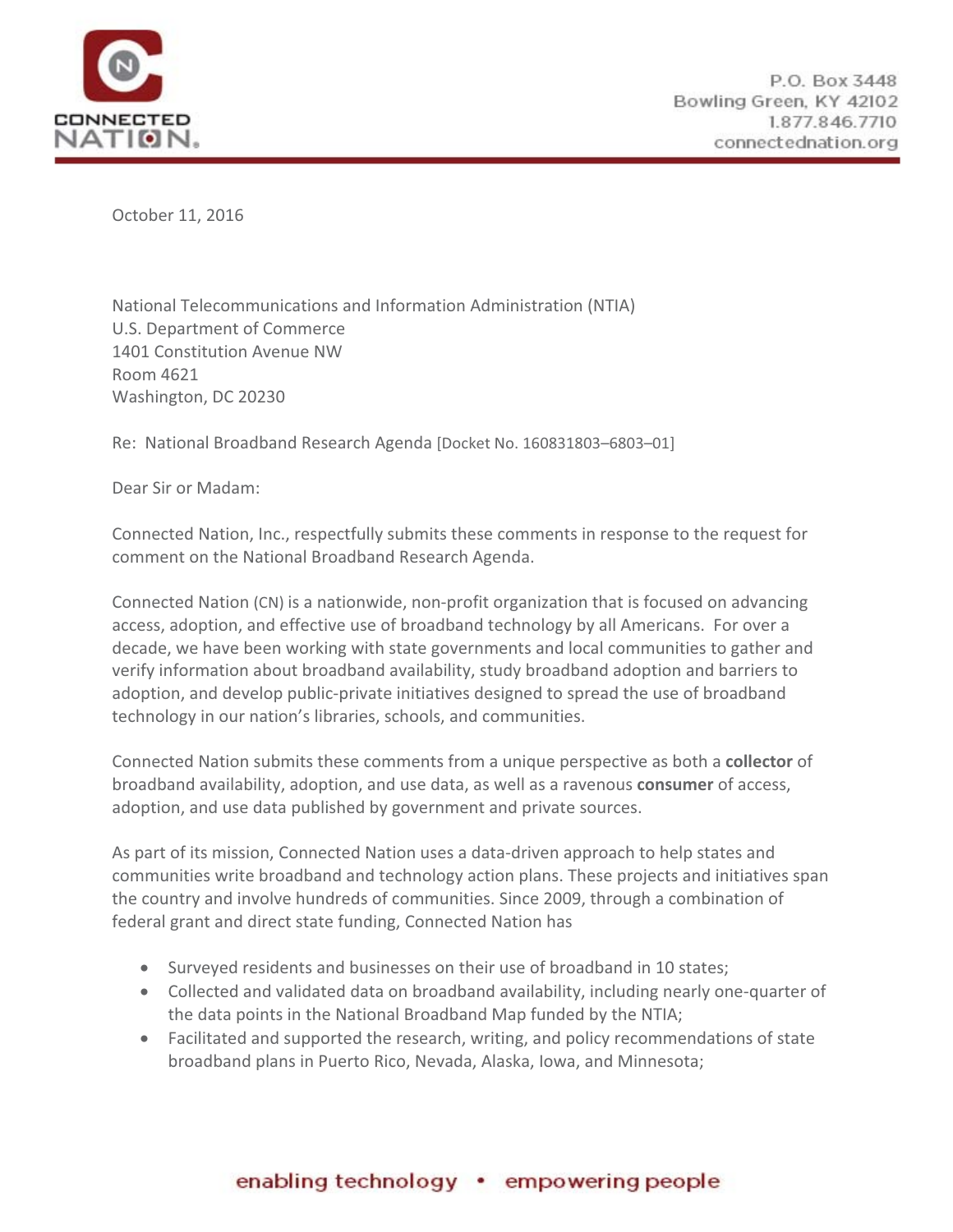$\overline{a}$ 

- Organized and helped 131 communities write volunteer-driven community Technology Action Plans, through the Connected Community Engagement program and engaged 336 communities since its inception in 2011. $^1$
- Validated mobile wireless broadband availability data for the Federal Communications Commission's Mobility Fund; and
- Conducted a statewide census of connectivity and use of broadband technology for every school district in Alaska and Utah.

These are data-driven programs, plans, and initiatives that benefit residents in communities, rural and urban alike, by facilitating the expansion of technology access, adoption, and use. For nearly 15 years, Connected Nation has been helping communities across the country achieve their technology goals and create a stronger economic, educational, healthy, and sustainable digital environment in communities.

As a result of Connected Nation's experience, we have arrived at one overarching recommendation for the National Broadband Research Agenda: if the federal government collects and distributes more-granular, more-accurate, and more-comprehensive broadband data, communities and organizations like Connected Nation will be able to perform more of these state and locally based broadband initiatives in a significantly more efficient and effective manner. Stated simply, the less expensive it is to understand the broadband challenges a community faces, more communities will study those gaps and develop plans to bridge them.

Conversely, if comprehensive broadband data is not available, or if the data that is available is incomplete, faulty, or difficult to use, it will be *more* costly for communities to study their challenges and develop solutions—and the result is that there will be fewer successful state and local broadband initiatives.

The same is true for program data collection and evaluation processes. State and local institutions that are on the front lines in fighting the digital divide are cash-strapped and neither collect sufficient data nor comprehensively evaluate the effectiveness of their programs in a manner that allows policymakers to compare and evaluate the impact of those interventions. For example, there is no consistent definition of "new broadband adopter" that can be used to determine whether a formal digital skill training program at a library is a more effective method of getting vulnerable populations online compared to informal assistance provided at a local food bank or job training center. Measurements of "digital literacy" are also inconsistent and define the term in different manners. As a result, any analysis of the effectiveness of local or community broadband initiatives must confront a hodgepodge of incompatible, incomplete, and sometimes indecipherable datasets.

<sup>&</sup>lt;sup>1</sup> Connected Community Engagement Program, *Connected Nation,* http://www.connectmycommunity.org.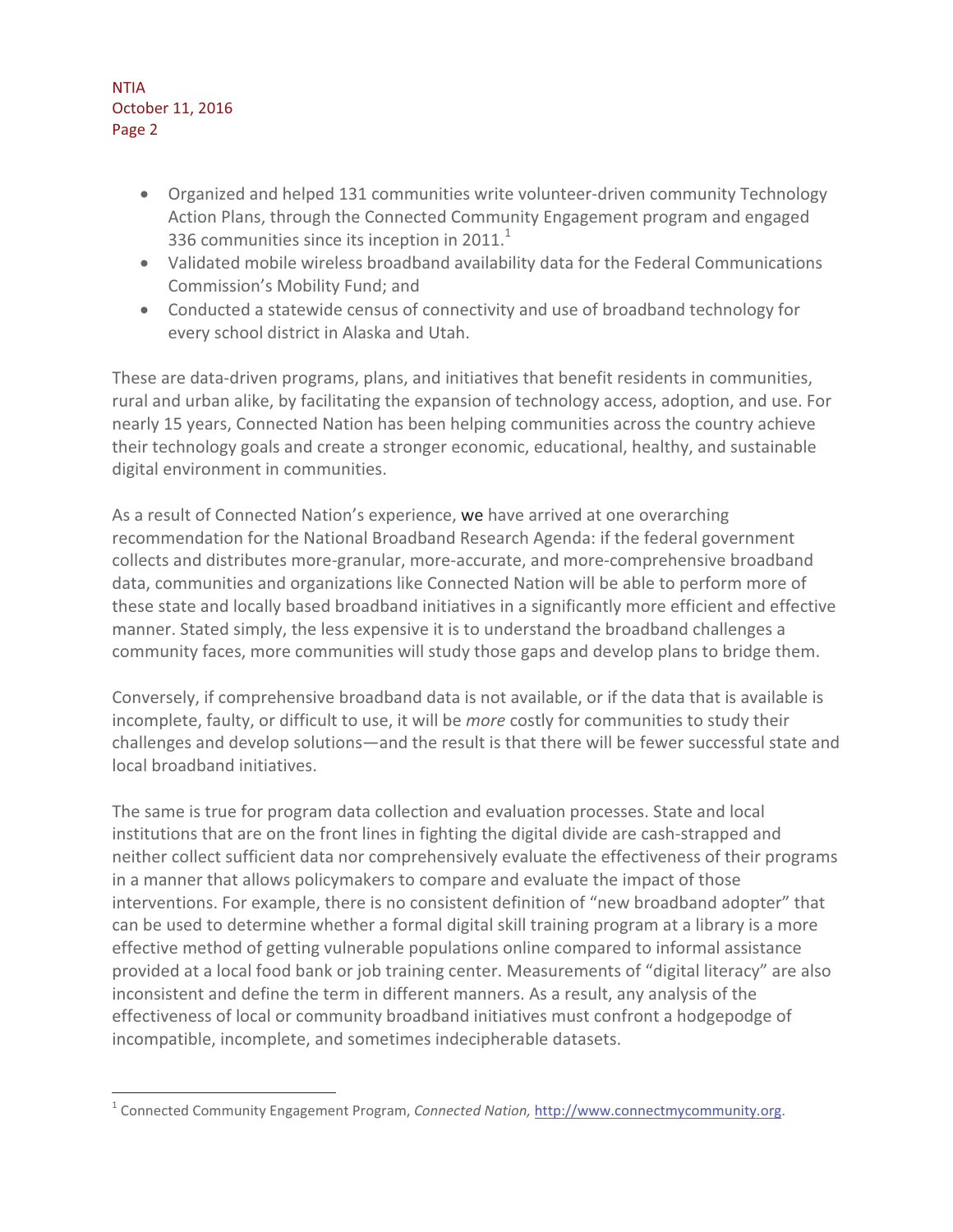A National Broadband Research Agenda can help close these data and research gaps; and in so doing, an effective Agenda will help close broadband gaps nationwide.

With this perspective in mind, Connected Nation participated in the National Science Foundation workshop on the Agenda earlier this year and contributed to the final Working Group Report from that event released in July 2016. These comments will not restate the important and comprehensive findings in that report, but will instead focus on specific data and research needs that Connected Nation believes can and should be addressed by the Agenda.

## **Recommendations and Responses to Questions**

## **Broadband Access (Questions 4-6)**

*Improve Broadband Availability Data Collection and Publication.* The National Broadband Research Agenda should recognize that today, in late 2016, the public has less information at its disposal on the availability of broadband services in their neighborhoods than it did in 2011. At a time when policymakers have placed increasing emphasis on broadband as critical economic and social infrastructure, the information we have about broadband availability has decreased substantially.

In 2008, Congress unanimously passed the Broadband Data Improvement Act of 2008 (BDIA), which was then funded by the American Recovery and Reinvestment Act of 2009. $^2$  For the purposes of the National Broadband Research Agenda, the BDIA provided a bipartisan, congressionally authorized framework for collecting comprehensive data on broadband access, adoption and use, organizing and engaging state and local community teams, building publicprivate partnerships to develop solutions, and assisting states and communities in developing broadband plans and strategies. BDIA programs covering every state and U.S. territory were funded from 2009-2014, and these programs collected information about residential broadband access, anchor institution connectivity, developed the National Broadband Map, and, using that data, developed state and local community initiatives designed to build effective public-private partnerships.

The failure of the federal government to fund BDIA programs since 2015 has created a significant gap in knowledge, engagement, and technical assistance that will affirmatively make it more difficult for the National Broadband Research Agenda to succeed. In 2015, the federal government stopped providing funding to state programs to create and validate the National Broadband Map, and the Federal Communications Commission is now the only federal institution that regularly collects broadband availability information. However, that data

 $\overline{a}$ 

<sup>&</sup>lt;sup>2</sup> Pub. L. No. 110-385, 122 Stat. 4097 (codified at 47 U.S.C. §§ 1301-04).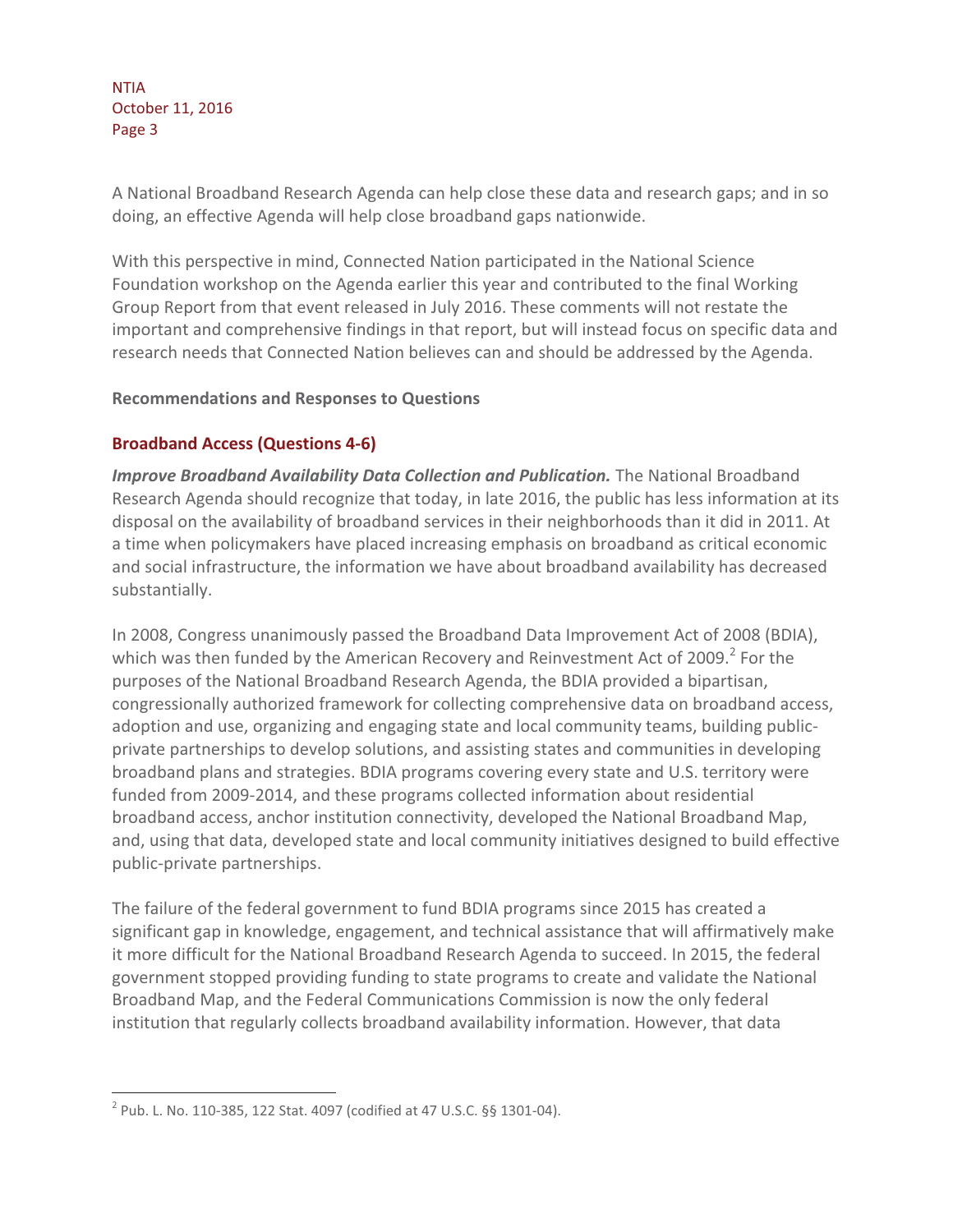$\overline{a}$ 

(collected through FCC Form 477 $3$ ) is more limited than the data that was available in the National Broadband Map. In particular, with Form 477, the FCC does not report out broadband subscriptions by category of end user (such as anchor institutions), does not independently validate the data, and does not release it with any granularity for all census blocks that can be of use to solution-oriented community projects. Data releases and updates to Form 477 data to date have been sporadic, and modifications to the data have been made without prior notice and without corresponding change logs. When released, Form 477 fixed broadband data is simply posted by the FCC in census block CSV file format. While this format can be processed and joined to geospatial data for review and analysis, it can be an arduous task to complete, compared with simply providing the datasets in GIS shapefiles in the first place.

Connected Nation uses and relies on Form 477 data to support its state and local broadband community engagement program, and in so doing finds that there are many instances where accurate data is not being filed at the onset. Since the Form 477 filing must be made in a list format, if the provider does not use GIS software to compile or develop the data, the resulting map of availability can unwittingly look like confetti. In our programs, Connected Nation has made maps of provider's own data, and after seeing these maps, some subsequently recognize that their submissions are incorrect.

These issues could be solved with a better data collection visualization, and verification process. If the FCC Form 477 filing portal had a way to allow providers to visualize on an interactive map what their filing looks like, this would decrease the number of filing errors in the data. Regular, scheduled updates, with descriptive change logs, would allow community users of Form 477 data to determine whether any change in data from one dataset to another is the result of an actual network upgrade or a correction of a faulty prior dataset.

All of these failings limit the utility of Form 477 data for community programs and research projects. The National Broadband Research Agenda should set forward a strategic plan for closing this critical gap in knowledge by following the principles and process already established by Congress in the BDIA. Connected Nation proposes that the National Broadband Research Agenda adopt the BDIA framework for its strategic plan, and that it recommend the restoration of funding for a robust broadband access data collection, verification, and publication program.

*Improve FCC Wireless Tower Siting Data.* Wireless broadband access is increasingly important, and communities across the country are exploring methods to improve signal coverage in their areas. As part of our community engagement process, Connected Nation network engineers routinely research, map, and validate wireless broadband service availability, and a critical input to those assessments are the locations of wireless base stations, or towers.

<sup>3</sup> Federal Communications Commission, *Fixed Broadband Deployment Data From FCC Form 477,* https://www.fcc.gov/general/broadband-deployment-data-fcc-form-477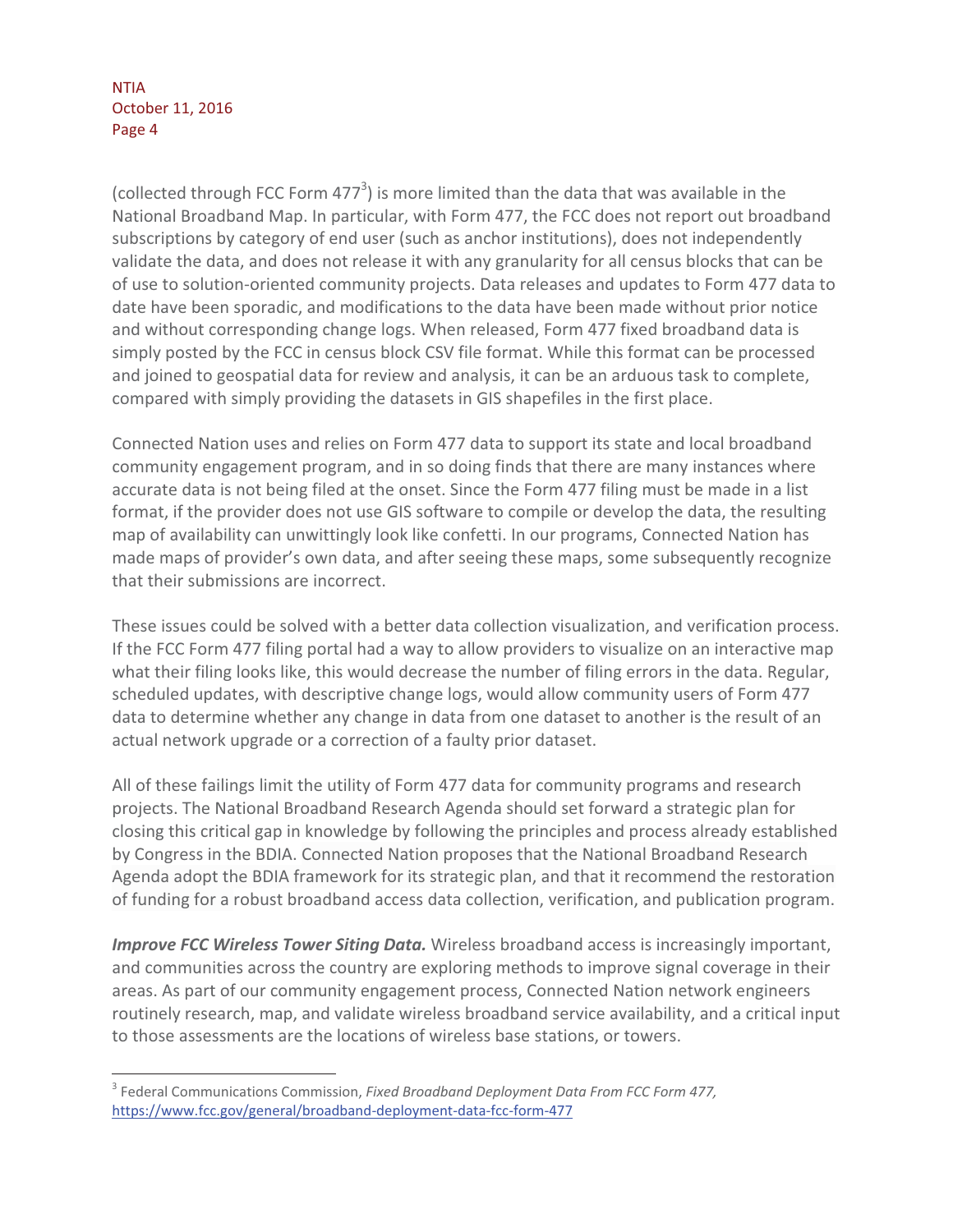The FCC currently maintains a database of towers over 200 feet tall; however, the data in that database is difficult to use and frequently does not generate replicable results from nearsimultaneous, identical searches. $^4$  Additionally, the filter has a relatively small cap on the number of towers that can be viewed on a map in the application while a query outputs files to a text file with inconsistent formatting. Because the database is unreliable and difficult to manipulate, Connected Nation network engineers have stopped relying solely on this database as a primary source for wireless broadband tower locations. This makes community engineering assessments and planning activities more costly and also undermines any academic research that might use this database to study wireless broadband. The National Broadband Research Agenda should recommend specific improvements to this database in order to make it a useful tool for states, communities, and researchers, which include GIS shapefiles of the registered towers by state with tower attributes included.

*Improve Information on the Nation's Road Network. Broadband is infrastructure that* commonly traverses the federal, state, county, and local road system, and the FCC's Mobility Fund provides a subsidy to wireless broadband providers for providing 3G and 4G coverage by the road mile. Connected Nation commonly is asked to validate broadband coverage along our nation's roads, but these activities are hampered by the lack of comprehensive, accurate data on the road network. While the Census Bureau makes road data publicly available for download,<sup>5</sup> the accuracy of the data decreases substantially outside the city limits. CN does a significant amount of drive testing in rural areas, using the Census road information for planning purposes. However, we have consistency found that the information is severely offset from actual road locations, some roads haven't existed for decades, and some "roads" are actually cattle trails, dry river beds, or ATV paths. Accurate road information is vital to planning broadband expansion for rights-of-way, drive testing, and budgeting using mileage calculations. Federal broadband programs are currently being impacting by inaccurate road data in rural and remote areas. The National Broadband Research Agenda should recommend an improvement to the road data available to decrease unnecessary federal spending and ensure more reliable information available to researchers and states.

*Create a National Address Dataset.* Being able to impact broadband access and adoption, especially in rural and underserved areas, relies on accurate information of where the unserved households are located. The Federal Geographic Data Committee recently announced the establishment of the Address Theme, $^6$  which will hopefully support the development of a National Address Database. This database, once developed, would be essential in being able to

 $\overline{a}$ 

<sup>4</sup> Federal Communications Commission, *Antenna Structure Registration*, http://wireless.fcc.gov/antenna/index.htm?job=home. 5

United States Census Bureau, *TIGER/Line Shapefiles and TIGER/Line Files*, https://www.census.gov/geo/mapsdata/data/tiger-line.html.

<sup>6</sup> Federal Geographic Data Committee, *FGDC Announces Establishment of New Address Theme*, https://www.fgdc.gov/fgdc-news/new-a16-address-theme.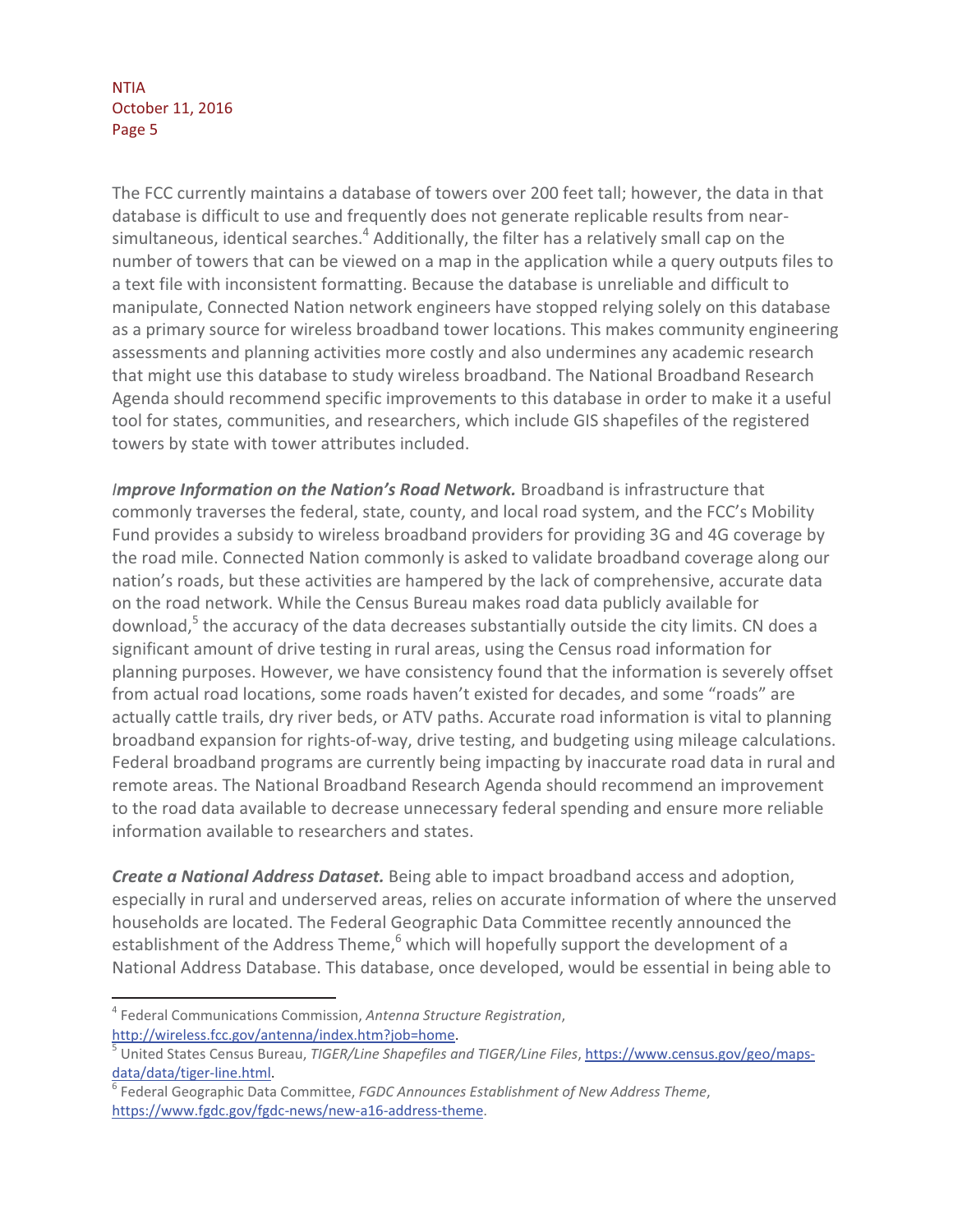precisely locate the households that have been unserved by broadband for various reasons. Being able to accurately analyze the locations of these households will allow various broadband stakeholder groups the ability to better serve and get broadband services to residents and businesses more effectively and efficiently.

*Update the FCC Spectrum Dashboard.* While the FCC makes information available on the Spectrum Dashboard, it has not been updated since July 2014, and there is currently a disclaimer on the website that it is not being updated.<sup>7</sup> CN uses the Spectrum Dashboard to find providers that own spectrum and the specifics about the towers and locations in use (such as the Geographic Service Area of Educational Broadband Service and Broadband Radio Service licensees or the site specifics found within Antenna Structure Registration database), making up-to-date information extremely useful. The Spectrum Dashboard site once offered the ability to download shapefiles, KMLs, etc. of the geocoded boundaries of such licenses, but that is no longer the case. Data extraction is challenging, leading to inefficiencies when analyzing potential expansion areas and preparing more granular service areas for providers. Queries and attempts to view maps in the Universal Licensing System are cumbersome and frustrating, often returning cryptic messages like "The server has not found anything matching the Request-URL." No indication is given of whether the condition is temporary or permanent. If the server does not wish to make this information available to the client, the status code 403 (Forbidden) can be used instead. The 410 (Gone) status code should be used if the server knows, through some internally configurable mechanism, that an old resource is permanently unavailable and has no forwarding address. Updates to the Dashboard in order to make the data more timely and less challenging to access will greatly improve Connected Nation's research in the future.

## **Broadband Adoption (Questions 7-9)**

 $\overline{a}$ 

*Create National Benchmarks for Broadband Adoption.* Unlike broadband availability, where public data is now scarcer than it was a few years ago, the federal government has greatly improved its collection and release of broadband adoption in recent years. Section 103(d) of the Broadband Data Improvement Act of 2008 required the Census Bureau to begin collecting information on broadband availability in its annual American Community Survey (ACS), and over the last few years the Census Bureau, along with the NTIA Computer and Internet Use supplement, has released more granular data that has been valuable to community programs and researchers.<sup>8</sup>

<sup>&</sup>lt;sup>7</sup> Federal Communications Commission, *Spectrum Dashboard*, <u>http://reboot.fcc.gov/reform/systems/spectrum-</u> dashboard.

 $^8$  The FCC has not complied with the requirement of Section 103(c) of the BDIA that it conduct an annual consumer survey of residential broadband adoption, cost, use, and barriers to adoption. Since Section 103(c) was passed into law, the FCC has conducted only one survey that complied with that law, which was released in 2010.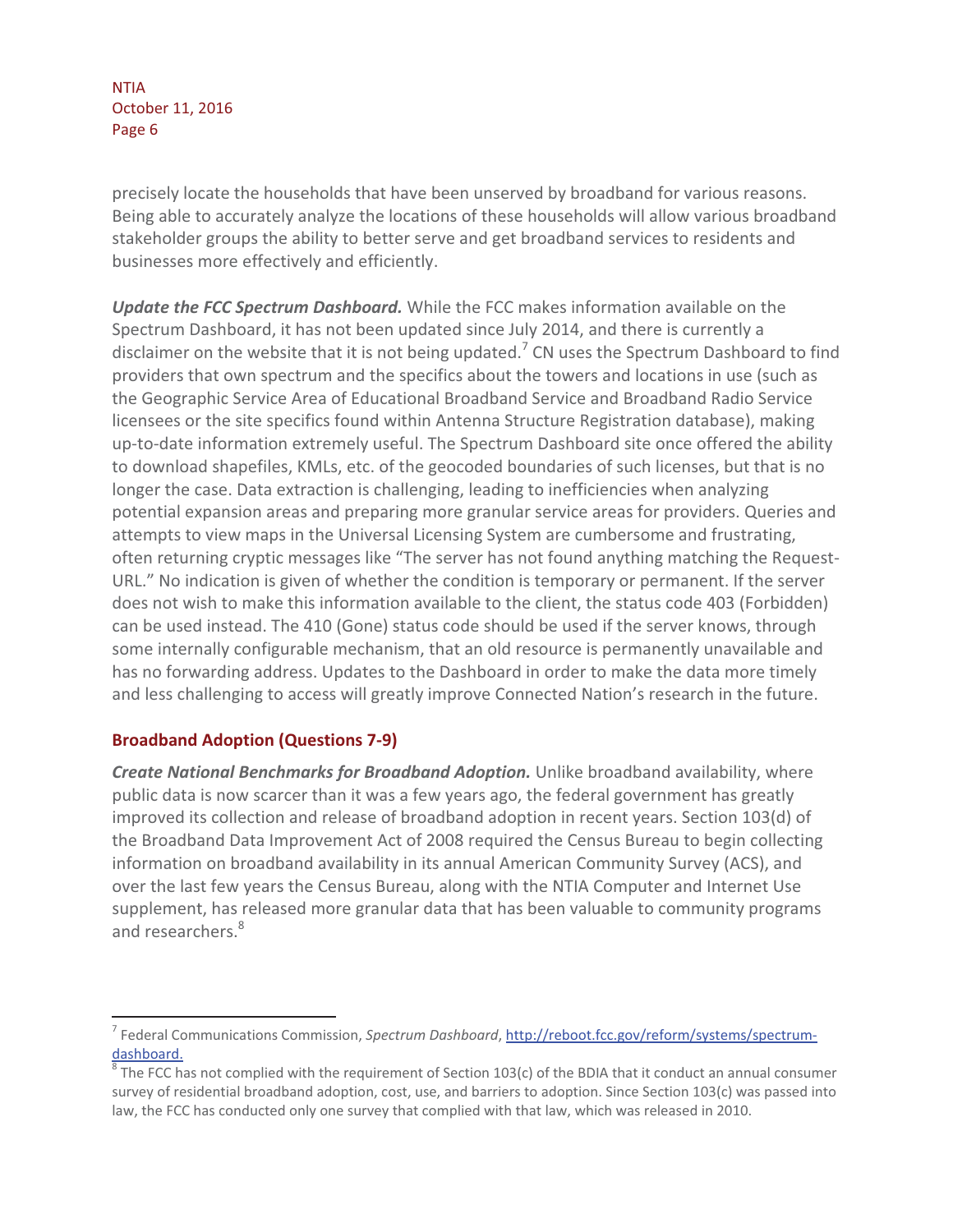However, gaps still remain. The ACS data collected annually is robust, but the Census only releases local information on computer and Internet use for communities with populations of 65,000 or more. This limits the ability of Connected Nation to use the data fully to help smaller communities in their broadband planning process. The Census should release all the local data it has available by geography, in order to allow communities to perform their own analyses. Connected Nation's Connected Community Engagement program regularly surveys and samples adoption and use trends in small communities, and even having access to a small sample size of data for that community from ACS would be helpful and provide a useful starting point for more in-depth analyses.

Additionally, even with the NTIA Computer and Internet Use supplement, the survey still only asks a handful of questions on computer ownership, Internet access, and subscribership. Connected Nation proposes that the National Broadband Research Agenda be expanded to include a national baseline assessment of digital skills, typical uses of broadband in the household, frequency, and intensity of broadband use. Additionally, finding the right table(s) needed for a particular analysis and granularity level can be difficult, while joining tabular data to geospatial data can present challenges with the formats available.

*Develop Digital Literacy Research Framework.* The National Broadband Research Agenda should establish a strategy for defining and collecting data on the level of digital literacy in the general population. While there have been suggested methods for exploring various means to assessing digital literacy, there is currently no widely agreed-upon method for assessment of such skills. As part of the Connected Community Engagement program, Connected Nation seeks to understand the digital skill level and gaps of a community as leaders are eager to understand how their community lines up with national benchmarks; however, the ability to compare a population's digital skills with another is nonexistent. To get the most out of an assessment on digital literacy, a research framework must be agreed upon, nationally, to help communities answer questions such as: *How can we know if our residents are digitally literate? How can digital literacy programs more effectively respond to the literacy needs of our community?* 

More so, with technology rapidly changing, the assessment of digital literacy also needs to change to ensure residents are keeping pace with developments in skills needed to learn, work, and function in society. A federal data collection effort and standard by which to gauge digital skills across communities would be vital to broadband planning efforts underway in communities across the country.

## *Establish a Common Framework and Platform for Adoption Program Monitoring and*

*Evaluation.* Nearly all existing programs seeking to bridge the digital divide are run by resourceconstrained nonprofits, public libraries, community centers, and local governments. These institutions include food banks, community technology centers, and other programs that simply do not have broadband monitoring, evaluation, and research budgets. To the extent that these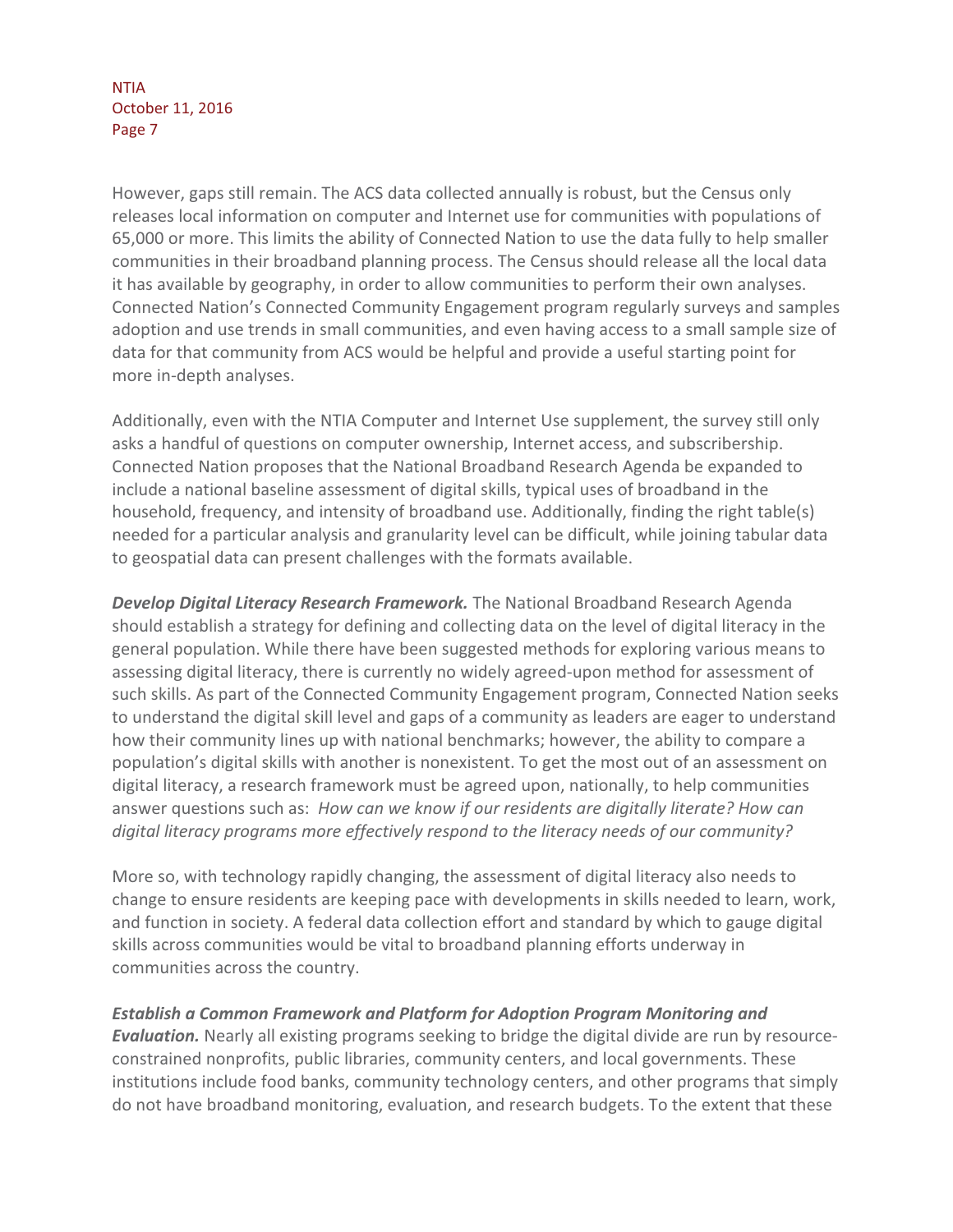programs study their impact, they will generally do so with individualized data collection methods and techniques, commonly deployed with an eye toward securing ongoing funding. As a result, it is nearly impossible to compare, for example, the cost-effectiveness of formal digital literacy training coupled with Wi-Fi check-out devices at the New York Public Library to informal training bundled with discounted purchased connectivity at a nonprofit community center in Minneapolis-St. Paul.<sup>9</sup>

Connected Nation proposes that the National Broadband Research Agenda include a Broadband Research Technical Assistance program that would arm these local organizations and initiatives with a common research method, definitions of terms, data format, and research capacity. This program would be supported and administered by a research network that is funded to provide research support for broadband program evaluation. Connected Nation suggests that the National Science Foundation contract with research institutions whose purpose would be to provide these tools and rudimentary research support to local community institutions. The resulting data collection would not only benefit the nonprofit in understanding its operations and securing funding, but over time, the data collected in this manner would increase our national knowledge base and allow results and effectiveness of local adoption initiatives to be compared nationally.

## **Socioeconomic Impacts (Questions 10-12)**

 $\overline{a}$ 

Rapid technological change in broadband technology and the fact that broadband is an intermediate good has made research into the economic impact of broadband technology particularly difficult to examine. Commonly cited research on the social and economic benefits of broadband access and adoption needs to be improved and updated. In addition, because GDP calculates the production of *new* products and services that are created and then sold, increases in broadband speed and quality, or the expansion of the number of free online applications, services, and tools, do not directly contribute to GDP.

Due to these difficulties, macroeconomic studies of broadband generally use models that estimate GDP impact. However, many of these papers use inconsistent models, may not incorporate lag, employ inconsistent data, and cannot establish causation.<sup>10</sup> In addition, studies of the impact of broadband investment in a community (such as construction of a fiber network) need to take into account the fact that economic growth in a fiber community might

 $^9$  PCs for People is a Minnesota-based nonprofit that offers digital literacy training, discounted Internet access, and refurbished computers to eligible low-income households. *See* http://www.pcsforpeople.com/about-us/our-story. The New York Public Library and Brooklyn Public Library have implemented Wi-Fi/LTE "hot spot" check out programs at library branches that allow library patrons without home Internet access to check out devices that allow wireless access. Anthony W. Marx, "Too Poor to Afford the Internet," *New York Times* (Aug. 12, 2016), http://www.nytimes.com/2016/08/12/opinion/too-poor-to-afford-the-

internet.html?ref=todayspaper&utm\_campaign=Newsletters&utm\_source=sendgrid&utm\_medium=email&\_r=1. 10 *See* Minges (2015).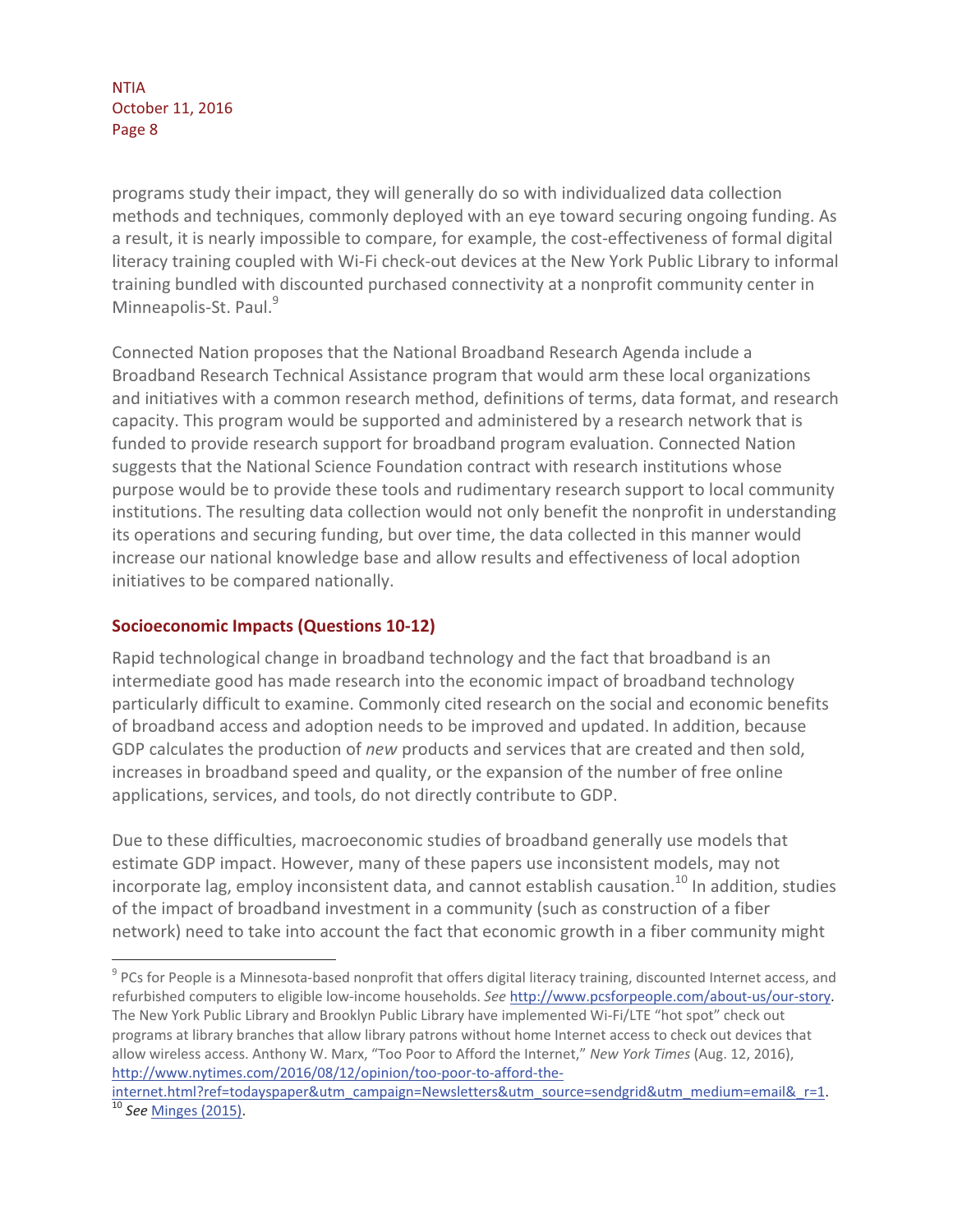simply be the result of migration from other, less-connected communities nearby. From a national perspective, economic migration between communities does not necessarily result in overall national economic growth. Finally, research on the social welfare of broadband access, adoption, and use generally does not employ a common understanding of these social values.

Connected Nation proposes that the National Broadband Research Agenda fund research that would:

- Establish a consistent or generally accepted model for assessing economic and social impact.
- Study impact of broadband, not simply on GDP growth, but also on employment, productivity, wages, and other effects.
- Study effect of different broadband speeds and prices on income, employment, etc. Doing so will require release of better pricing data.
- Employ both time-series and cross-sectional data collection and analysis (recognizing the limitations of either approach).
- Study local and regional effects of broadband access and adoption not solely by reference to that community, but also to neighboring communities, to ensure we are measuring economic growth, and not economic migration.<sup>11</sup> Data collection must be robust and at sufficient scale to allow for these comparisons.

Having this research in hand would greatly assist state and community broadband planning initiatives. One challenge of organizing communities to undertake a comprehensive broadband planning initiative is a solid understanding of the social and economic value of broadband. Research along the lines described above would show the areas of the economy most likely to be impacted by broadband growth and would allow for targeted state, local, and regional initiatives designed to maximize the positive social and economic benefits of broadband.

# **Opportunities for Federal Leadership in Data Collection and Research (Questions 16-17)**

*Collect Data to Explore the Link Between Internet Connectivity and Educational Outcomes.* In 2014, the FCC took several important steps to modernize its E-rate program, which included subsidized Internet and internal connections to K-12 schools and public libraries. Data on the use of that program is now beginning to be released by the FCC and Universal Service Administrative Company (USAC). However, the utility of that data is limited because we still lack comprehensive national data on how this improved connectivity is being used in schools to improve student performance.

 $\overline{a}$ 

 $11$  See Ford & Koutsky (2006) for one such study.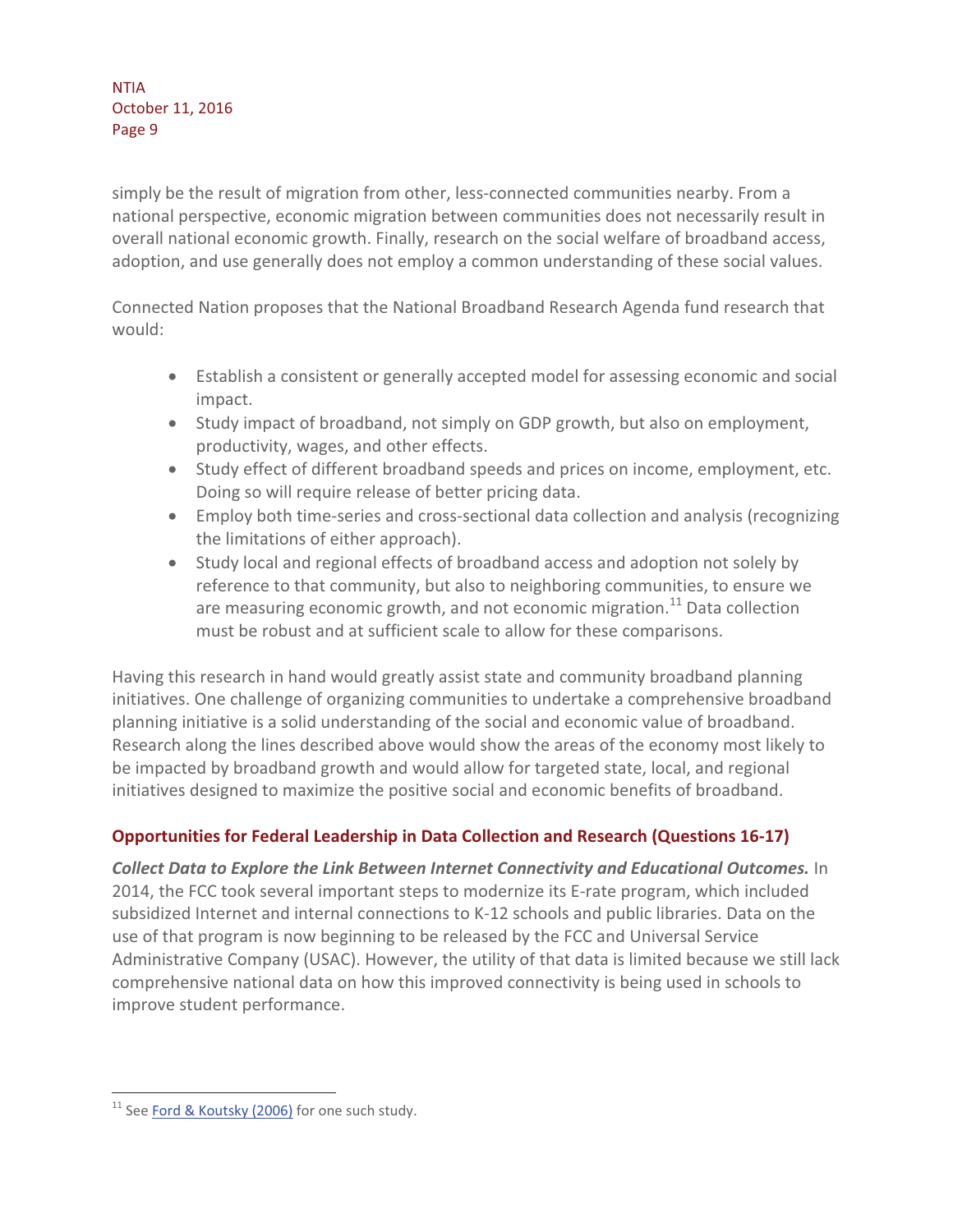$\overline{a}$ 

The National Center for Education Statistics (NCES) in the Department of Education collects a host of demographic, funding, and achievement data for K-12 schools in the United States.<sup>12</sup> However, NCES data proves challenging on a few fronts. First, there is a lag between the school year that the data is accurate for and the current school year. This has previously raised issues at the local level when a school has moved or closed, or a new school has opened in between the time the data is collected and published. Secondly, a significant number of mailing addresses are published with the schools, rather than physical addresses. P.O. Boxes cannot be geocoded and therefore cannot be used; each school in a given situation must be individually researched to find the actual physical address of the school in order to proceed. A similar issue is sometimes the mailing address for a school is the district office and not the individual school, leading to additional location issues that prevent accurate analyses.

Lastly, and more overarching, is the fact that the NCES database does not currently collect data on the deployment, spread, and use of information technology in K-12 schools. Connected Nation has been working to address this information gap through comprehensive, statewide censuses of school district technology deployment across the states of Alaska and Utah in response to state requests for better information and data. Such research has been incredibly important to policymakers in those states in helping them make decisions about future investments, but it is also true that collecting that data required significant time and effort.<sup>13</sup> While research projects like those in Alaska and Utah serve a valuable purpose, the information collected has a limited shelf life if the data collection process is not repeated regularly to allow for the examination of historical trends over time. It is impossible, for example, to study systematically whether students that have had access to a laptop or tablet device for a certain number of years have better test scores than students only recently introduced to the technology. Education levels and resulting achievement gaps are cumulative, and a snapshot dataset would not recognize the difference between those two groups. Beyond that, more comprehensive research needs to be done to understand the correlation and impact of increased technology deployment on student learning outcomes, graduation rates, and student engagement in the learning process.

<sup>&</sup>lt;sup>12</sup> "Data Tools," *National Center for Education Statistics*, *http://nces.ed.gov/datatools/.* 13<br><sup>13</sup> Connected Nation led efforts in 2014 to complete the Alaska School Broadband Audit

<sup>(</sup>www.connectak.org/school-broadband-audit) which assessed school connectivity in every school across all 53 of Alaska's public school districts by conducting rigorous data collection and onsite validation, including traveling over 58,000 miles by air and 2,000 miles by car. In 2016, CN completed the Utah School Technology Inventory (www.uen.org/digital-learning/downloads/inventory/UtahSchoolTechnologyInventoryReport.pdf) in partnership with the Utah Education and Telehealth Network which gathered technology deployment data from 100% of Utah public schools—including charter schools —accounting for 989 schools serving nearly 627,000 students across the state.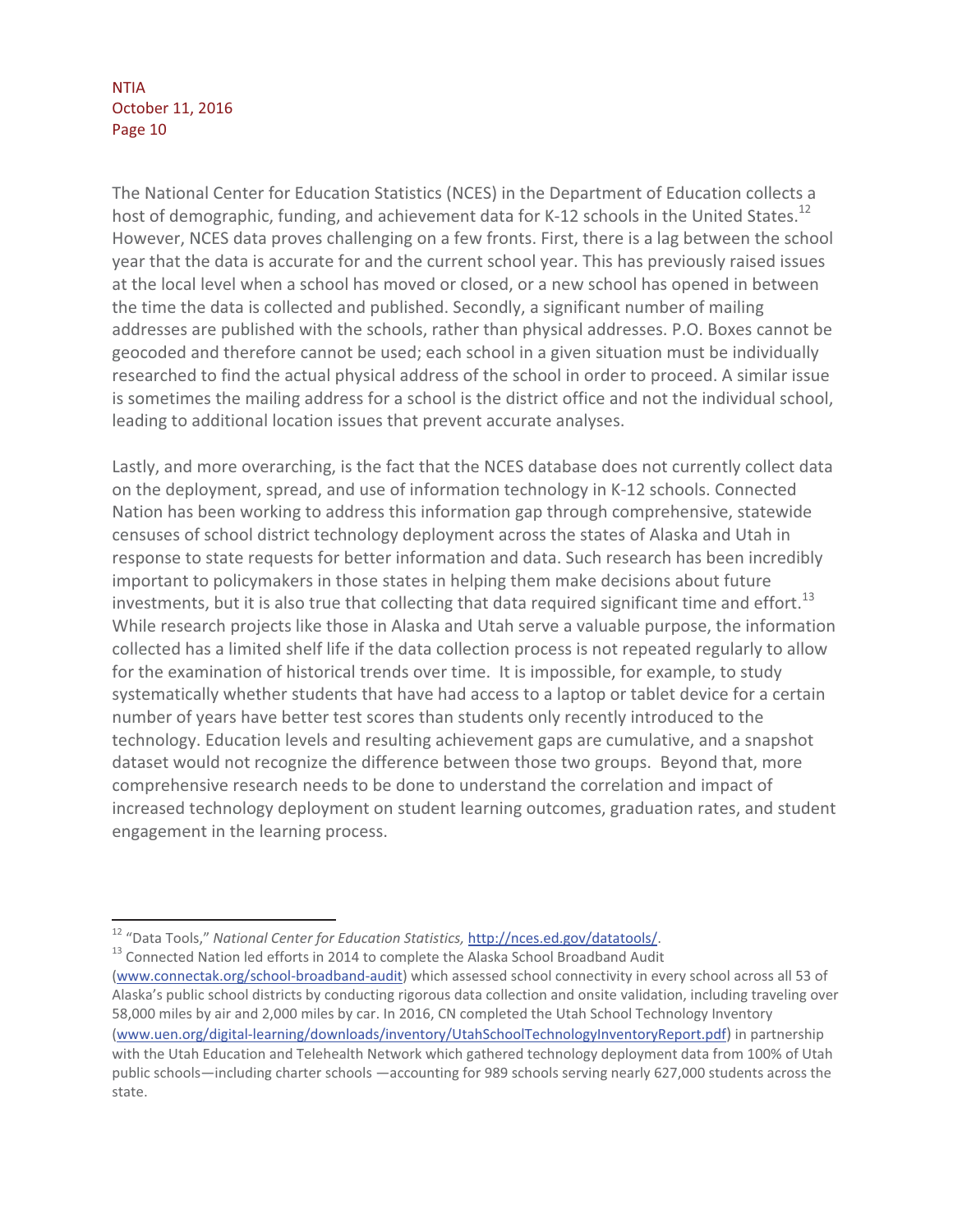The National Broadband Research Agenda should work with NCES to develop a strategy for a comprehensive nationwide data collection of school use of information technology that minimizes the reporting burden on school districts as much as possible, but yields valuable information over time on instructional technology, at-home connectivity, digital content and curriculum, and teacher professional development—and how these things are directly impacting academic achievement.

*Collect Data on Business Broadband Adoption and Use.* One gap in our understanding of broadband is the adoption and incorporation of broadband technology by businesses, particularly small enterprises. There are very few comprehensive studies on business use of broadband technology, whether or not businesses have difficulty finding employees with technology skills, and the extent to which businesses incorporate broadband into their operations.

Currently, national organizations do not track broadband adoption among businesses, or any number of relevant factors, such as what applications are being used, how to identify best practices for small businesses, and the economic impact of transitioning tasks online.

This information is necessary to identify and overcome skills gaps in America's workforce. Without identifying the skills that businesses need currently, or foresee needing in the future, communities and trade schools cannot work to fill those skill gaps. Connected Nation's Connected Community Engagement program seeks to fill this knowledge gap in communities by directly surveying local employers as to what digital skills are needed for new hires, conducting surveys of digital skills among residents, and assessing training programs at local libraries. While comprehensive, that data collection process is time-consuming, and without nationwide data, it is not possible to benchmark the "connectedness" of a particular community's business sector with the nation.

At the same time, the federal government routinely collects a lot of information about businesses that could be adapted to include broadband information. The Bureau of Labor Statistics' National Compensation Survey currently collects data on job listings, wages, and job characteristics to determine work levels, and information about computer or Internet usage could be incorporated into that survey process. Another option would to be to add questions to the current population survey's labor force questionnaire to ascertain whether an individual uses a computer or the Internet at their workplace for business-related issues. Either option could provide a national or state-level point of comparison against which communities could compare their own usage and growth of broadband adoption in the business sector.

*Develop Groundbreaking Datasets***.** Government has a wealth of data on broadband adoption and use trends at its disposal that it rarely uses to study the spread of technology including government websites and applications. Every day, millions of Americans interact with